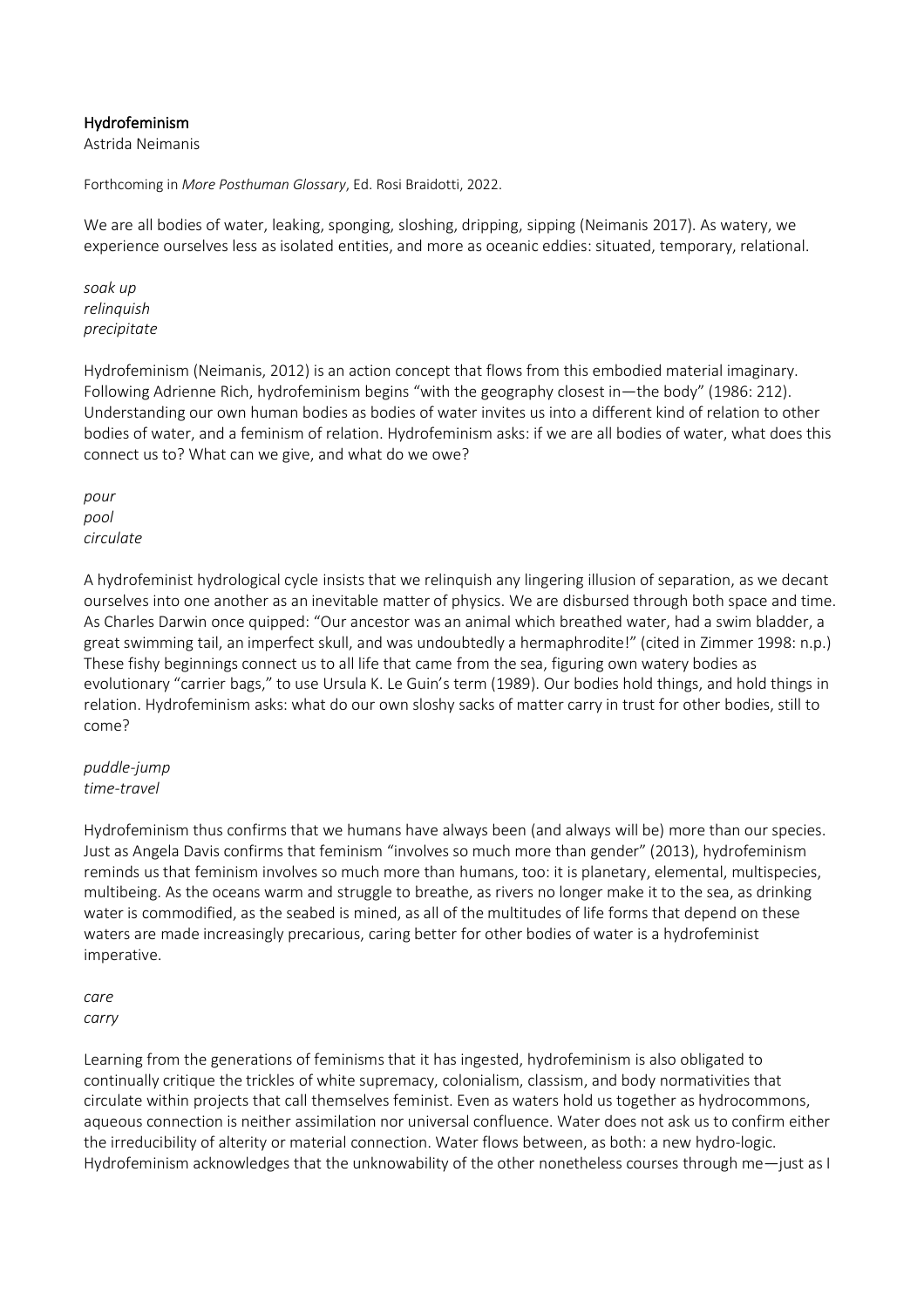do through her. In political terms, this also recognizes the need for tributaries and sovereign waters, for shifting sites of confluence.

## *differentiate channel*

This uncontainable gestational impulse is moreover held in wondrous tension with water's insistent perpetuity: to understand the "always time" of water, even in its circulations of difference and repetition, is also to consider that water remembers. Water is retentive, writes Janine MacLeod: "All of the moments of the past have this same water as their witness" (2013: 48). Toni Morrison parses this a bit differently: "Everything is now. It is all now" (1987: 198).

# *hold hold on*

Water, an archive of matter and feeling, thus reminds us that there is no such thing as "away." Sinking to the seafloor, we discover all manner of our dumped desires: SPAM cans, car tires, chemical traces, carbon takeovers. Indeed, our evolutionary carrier-bag ontology has literalized itself: nonbiodegradable white petroleum hauntings, masquerading as sad two-handled jellyfish, floating on a gyre of deep futures later to be pulled in the form of hundreds of kilos of plastic bag guts from the belly of a whale washed up on a beach. The gifts of our bodies to other bodies of water are not necessarily welcome gestures.

## *repeat, but differently*

Moreover, water's archive holds traces of all the differences that water has made. Christina Sharpe draws our attention to the oceanic archive of the Middle Passage, still animated by the antiblackness that persists in its wake. She writes: "Because nutrients cycle through the ocean, […] the atoms of the [enslaved] people who were thrown overboard are out there in the ocean even today" (2016:40). Hydrofeminism must also attend to the different manners in which our bodies have been carried, or not. We do not all thirst, or flow, equally. We are not all gestating the same futures.

#### *suspend harbour*

Put otherwise, for hydrofeminism care as and for waters is never "only" environmental. Any calls for sustainable futures must consider how issues of pollution, extinction and meteorological change are also questions of social injustice and infrastructures of inequality. Environmental catastrophe must be understood as a symptom—the proper trickle-down—of deformed human relations that flow across the planet.

We are all bodies of water, but as watery, we are not all the same. And, if we are all bodies of water, then are we all, in some way, already at sea?

# *untether*

In the English language, "to be at sea" is an idiom to suggest discombobulation or confusion. To lose one's bearings. To be alive as bodies of water, in these catastrophic times, might also be to feel tetherless, and at sea.